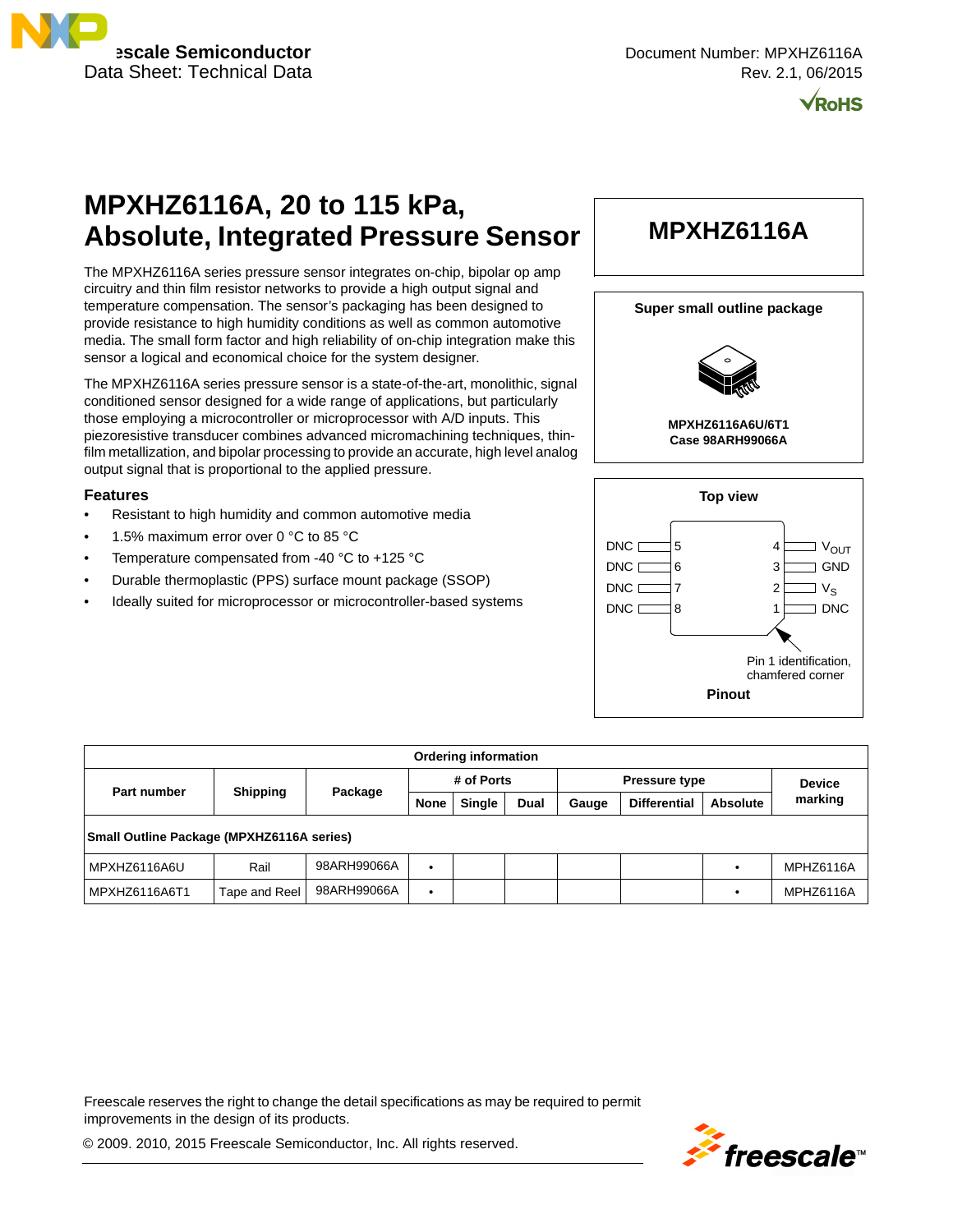

# **Contents**

## **Related Documentation**

The MPXHZ6116A device features and operations are described in a variety of reference manuals, user guides, and application notes. To find the most-current versions of these documents:

1. Go to the Freescale homepage at:

### <http://www.freescale.com/>

- 2. In the Keyword search box at the top of the page, enter the device number MPXHZ6116A.
- 3. In the Refine Your Result pane on the left, click on the Documentation link.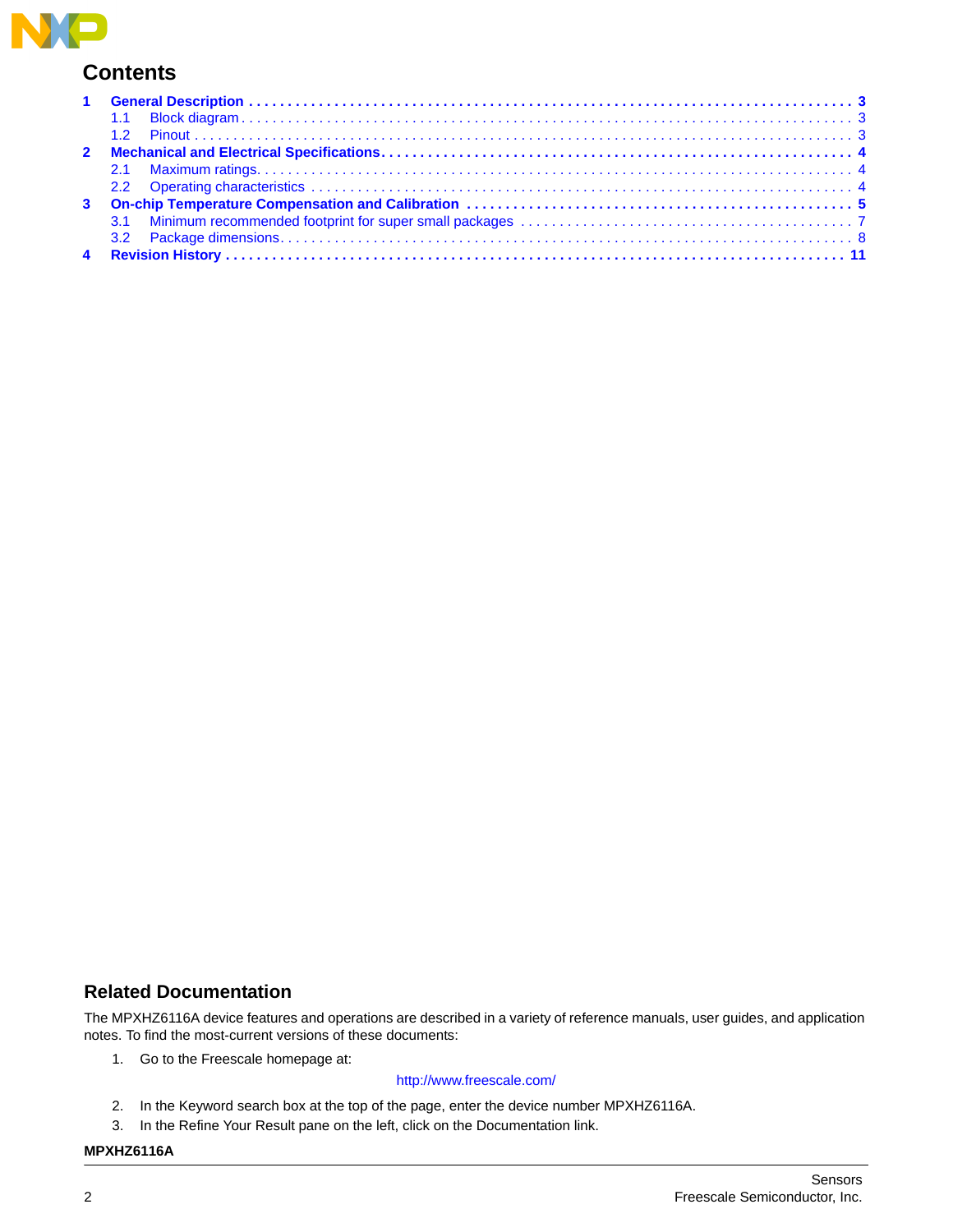

# <span id="page-2-0"></span>**1 General Description**

## <span id="page-2-1"></span>**1.1 Block diagram**

[Figure 1](#page-2-3) shows a block diagram of the internal circuitry integrated on a pressure sensor chip.



**Figure 1. Fully integrated pressure sensor schematic**

## <span id="page-2-3"></span><span id="page-2-2"></span>**1.2 Pinout**



**Figure 2. Device pinout (top view)**

### **Table 1. Pin functions**

| <b>Pin</b> | <b>Name</b>      | <b>Function</b>                                                                       |
|------------|------------------|---------------------------------------------------------------------------------------|
|            | <b>DNC</b>       | Do not connect to external circuitry or ground. Pin 1 is denoted by chamfered corner. |
|            | ν <sub>s</sub>   | Voltage supply                                                                        |
|            | <b>GND</b>       | Ground                                                                                |
|            | V <sub>OUT</sub> | Output voltage                                                                        |
| 5          | <b>DNC</b>       | Do not connect to external circuitry or ground.                                       |
| 6          | <b>DNC</b>       | Do not connect to external circuitry or ground.                                       |
|            | <b>DNC</b>       | Do not connect to external circuitry or ground.                                       |
| 8          | <b>DNC</b>       | Do not connect to external circuitry or ground.                                       |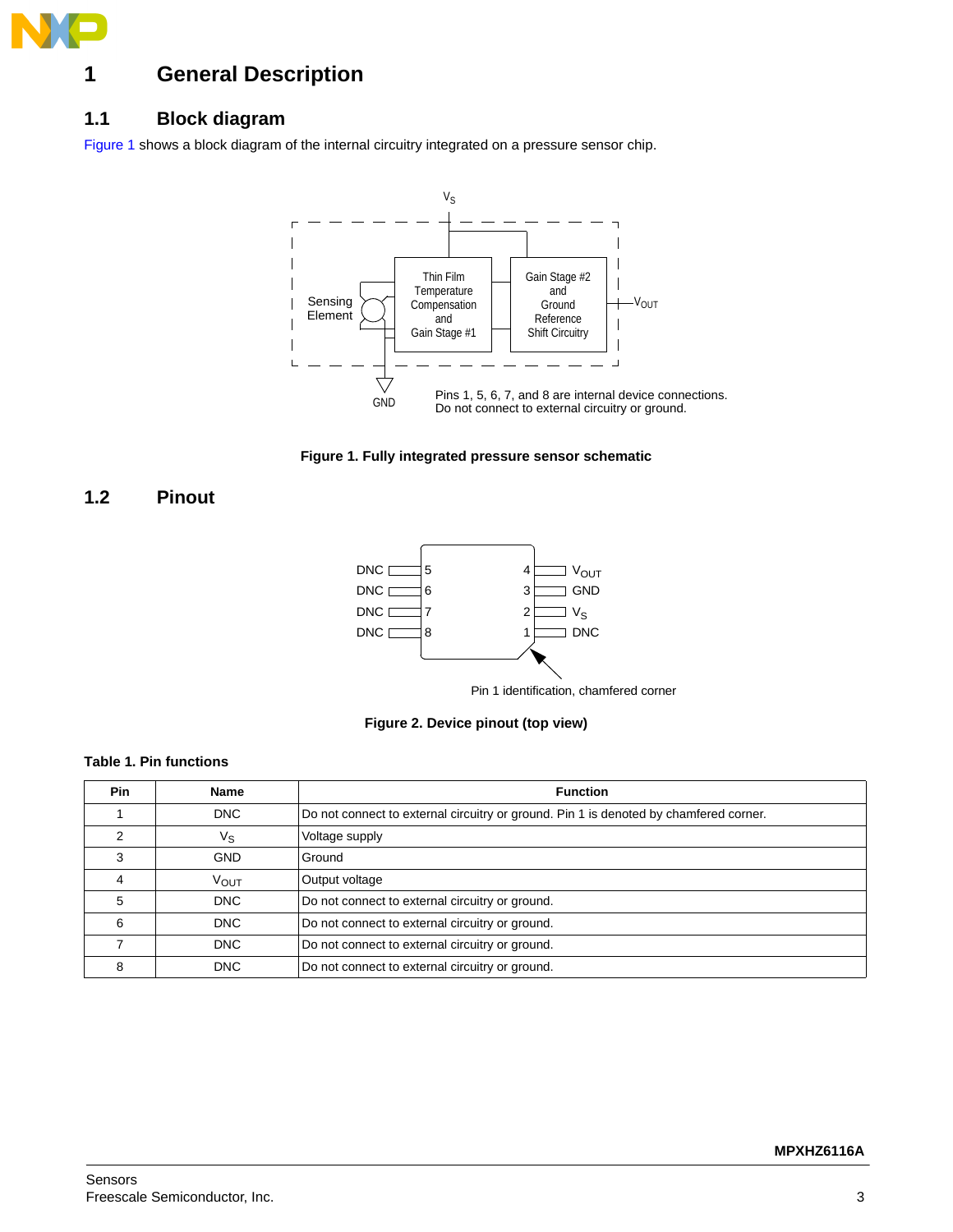

# <span id="page-3-0"></span>**2 Mechanical and Electrical Specifications**

## <span id="page-3-1"></span>**2.1 Maximum ratings**

### **Table 2. Maximum ratings(1)**

| Rating                                                       | Symbol                    | Value           | <b>Units</b> |
|--------------------------------------------------------------|---------------------------|-----------------|--------------|
| Maximum pressure                                             | $P_{\text{max}}$          | 400             | kPa          |
| Storage temperature                                          | $\mathsf{T}_{\text{stg}}$ | $-40$ to $+125$ | °C           |
| Operating temperature                                        | Т <sub>А</sub>            | $-40$ to $+125$ | °C           |
| Output source current $@$ full-scale output <sup>(2)</sup>   | $I_0$ +                   | $+0.5$          | mAdc         |
| Output sink current @ minimum pressure offset <sup>(2)</sup> | -0'                       | $-0.5$          | mAdc         |

1.Exposure beyond the specified limits may cause permanent damage or degradation to the device.

2. Maximum output current is controlled by effective impedance from  $V_{\text{OUT}}$  to GND or  $V_{\text{OUT}}$  to  $V_S$  in the application circuit.

# <span id="page-3-2"></span>**2.2 Operating characteristics**

**Table 3. Operating characteristics** ( $V_S = 5.0$  Vdc,  $T_A = 25$  °C unless otherwise noted, decoupling circuit shown in Figure 4 required to meet electrical specifications.)

| Characteristic                |                                   | Symbol           | <b>Min</b> | Тур   | <b>Max</b> | Unit                 |
|-------------------------------|-----------------------------------|------------------|------------|-------|------------|----------------------|
| Pressure range                |                                   | $P_{OP}$         | 20         |       | 115        | kPa                  |
| Supply voltage <sup>(1)</sup> |                                   | $V_{\rm S}$      | 4.75       | 5.0   | 5.25       | Vdc                  |
| Supply current                |                                   | Is               |            | 6.0   | 10         | mAdc                 |
| Full-scale span $(2)$         | (0 °C to 85 °C)                   | V <sub>FSS</sub> |            | 4.2   |            | Vdc                  |
| Offset $(3)$                  | (0 °C to 85 °C)                   | $V_{\text{off}}$ | 0.335      | 0.399 | 0.463      | Vdc                  |
| Sensitivity                   |                                   | V/P              |            | 44.2  |            | mV/kPa               |
| Accuracy <sup>(4)</sup>       | (0 $\degree$ C to 85 $\degree$ C) |                  | $-1.5$     |       | $+1.5$     | $\%V$ <sub>FSS</sub> |
| Pressure range                |                                   | $P_{OP}$         | 20         |       | 115        | kPa                  |

1.Device is ratiometric within this specified excitation range.

2. Full-scale span (V<sub>FSS</sub>) is defined as the algebraic difference between the output voltage at full rated pressure and the output voltage at the minimum rated pressure.

3.Offset ( $V_{\text{off}}$ ) is defined as the output voltage at the minimum rated pressure.

4.Accuracy (error budget) is the deviation in actual output from nominal output over the entire pressure range and temperature range as a percent of  $V_{SS}$  span at 25 °C due to all sources of error including the following:

| Linearity:              | Output deviation from a straight line relationship with pressure over the specified pressure range.                                                                                                                      |
|-------------------------|--------------------------------------------------------------------------------------------------------------------------------------------------------------------------------------------------------------------------|
| Temperature Hysteresis: | Output deviation at any temperature within the operating temperature range, after the temperature is cycled to<br>and from the minimum or maximum operating temperature points, with zero differential pressure applied. |
| Pressure Hysteresis:    | Output deviation at any pressure within the specified range, when this pressure is cycled to and from minimum<br>or maximum rated pressure at 25 °C.                                                                     |
| Offset Stability:       | Output deviation, after 1000 temperature cycles, -40 °C to 125 °C, and 1.5 million pressure cycles, with minimum<br>rated pressure applied.                                                                              |
| TcSpan:                 | Output deviation over the temperature range of 0 $^{\circ}$ C to 85 $^{\circ}$ C, relative to 25 $^{\circ}$ C.                                                                                                           |
| TcOffset:               | Output deviation with minimum pressure applied, over the temperature range of 0 °C to 85 °C, relative to 25 °C.                                                                                                          |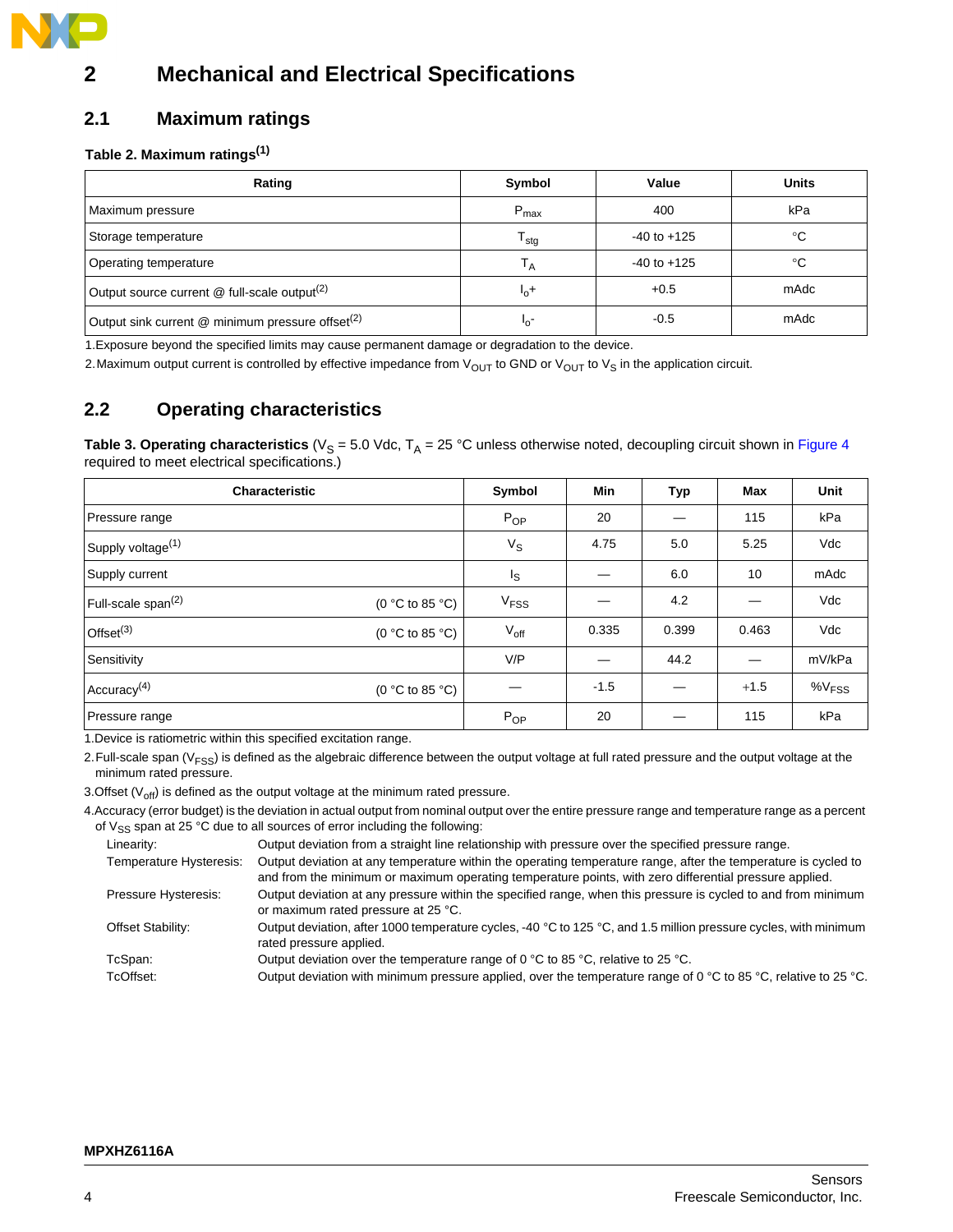

# <span id="page-4-0"></span>**3 On-chip Temperature Compensation and Calibration**

The performance over temperature is achieved by integrating the shear–stress strain gauge, temperature compensation, calibration, and signal conditioning circuitry onto a single monolithic chip.

Figure 3 illustrates the configuration in the basic chip carrier (case 98ARH99066A) prior to porting. A gel die coat isolates the die surface and wire bonds from the environment, while allowing the pressure signal to be transmitted to the sensor diaphragm. The gel die coat and durable thermoplastic package provide a media resistant barrier that allows the sensor to operate reliably in high humidity conditions as well as common automotive media.

### **NOTE**

The MPXHZ6116A pressure sensor operating characteristics, internal reliability and qualification tests are based on use of air as the pressure media. Media, other than air, may have adverse effects on sensor performance and long–term reliability. Contact the factory for information regarding media compatibility in your application.

Figure 4 shows the recommended decoupling circuit for interfacing the integrated sensor to the A/D input of a microprocessor or microcontroller. Proper decoupling of the power supply is recommended.







**Figure 4. Recommended power supply decoupling and output filtering**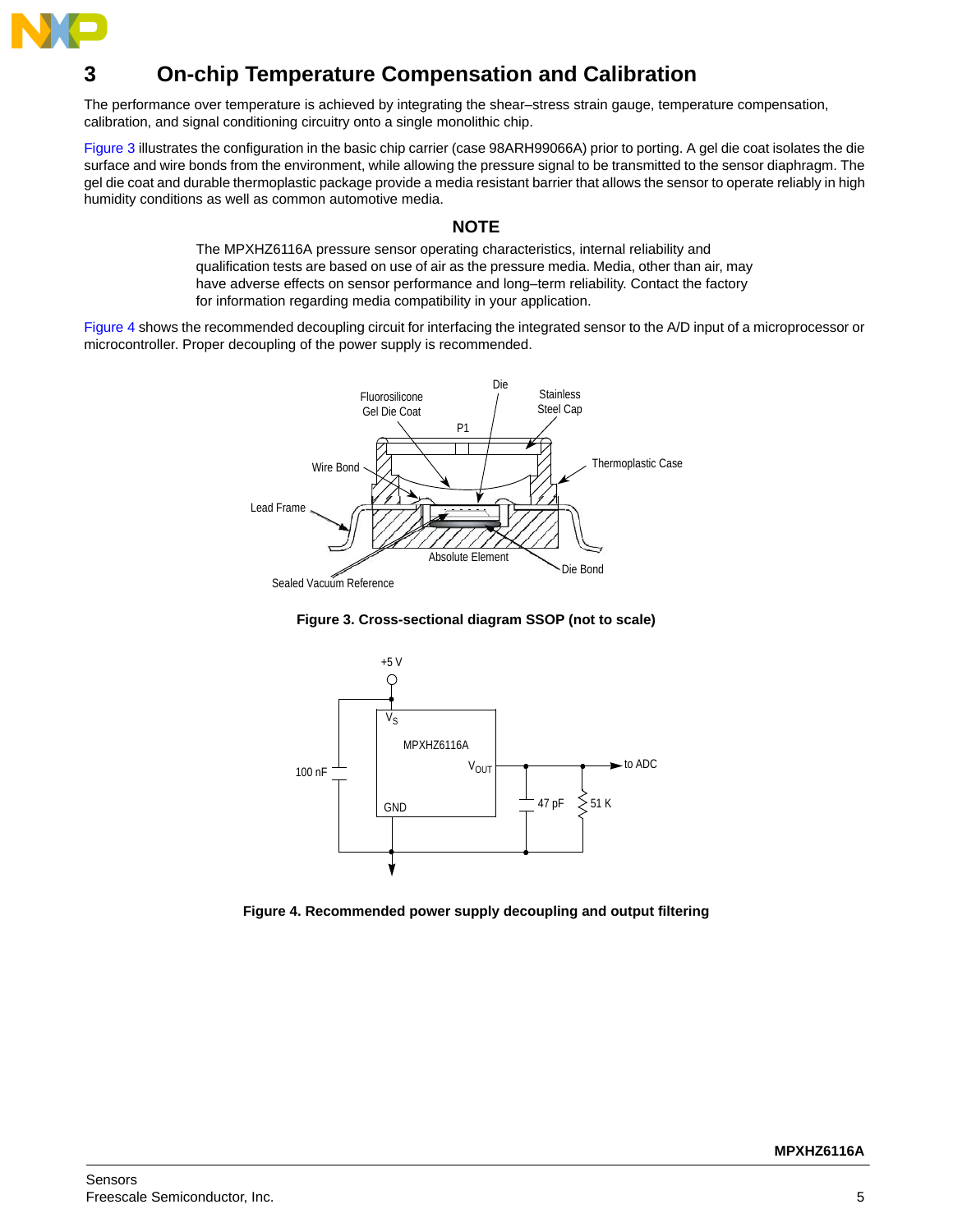









#### **Figure 6. Temperature error band**



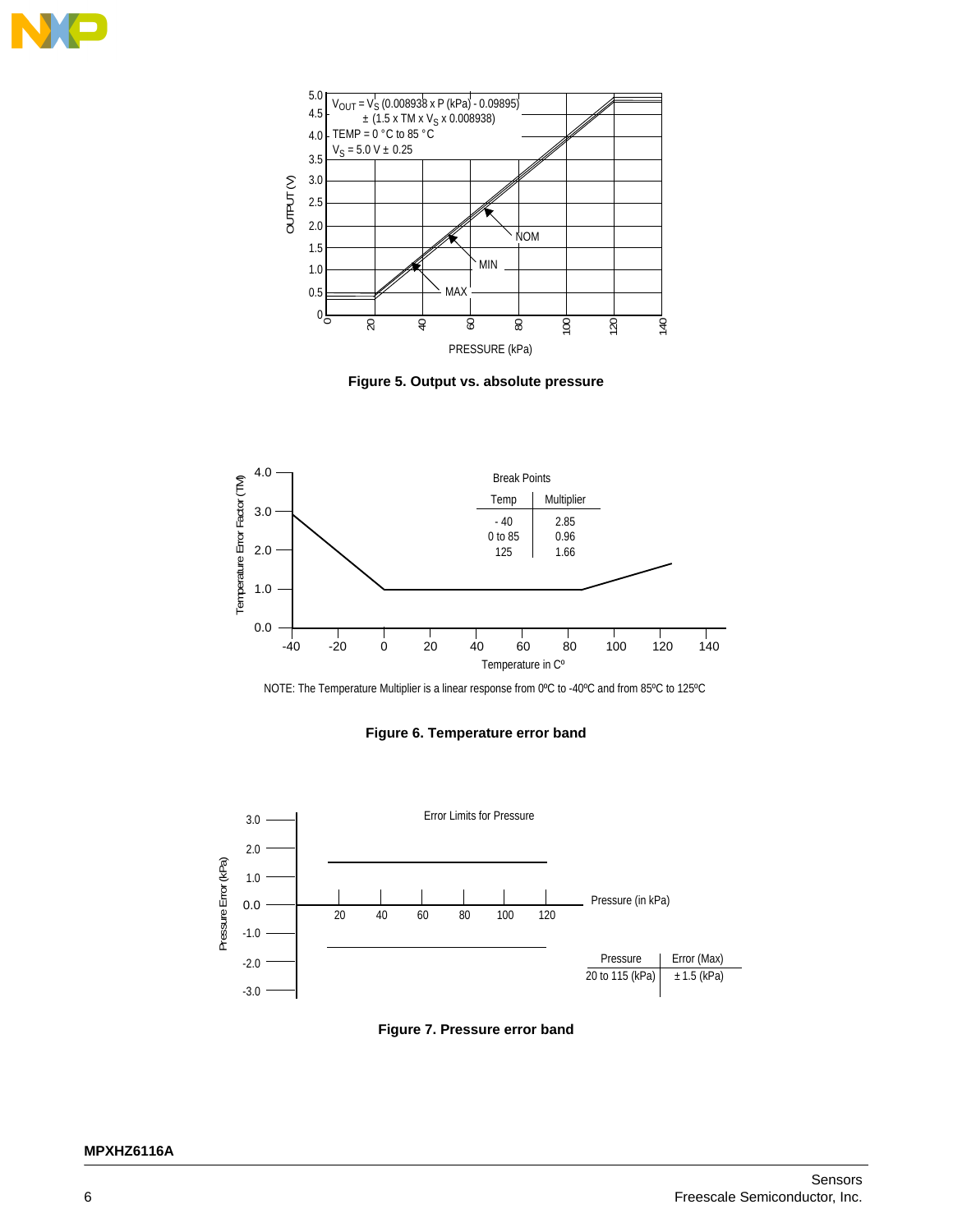

# <span id="page-6-0"></span>**4 Package Information**

## **4.1 Minimum recommended footprint for super small packages**

Surface mount board layout is a critical portion of the total design. The footprint for the semiconductor package must be the correct size to ensure proper solder connection interface between the board and the package. With the correct pad geometry, the packages will self-align when subjected to a solder reflow process. It is always recommended to fabricate boards with a solder mask layer to avoid bridging and/or shorting between solder pads, especially on tight tolerances and/or tight layouts.



**Figure 8. SSOP footprint**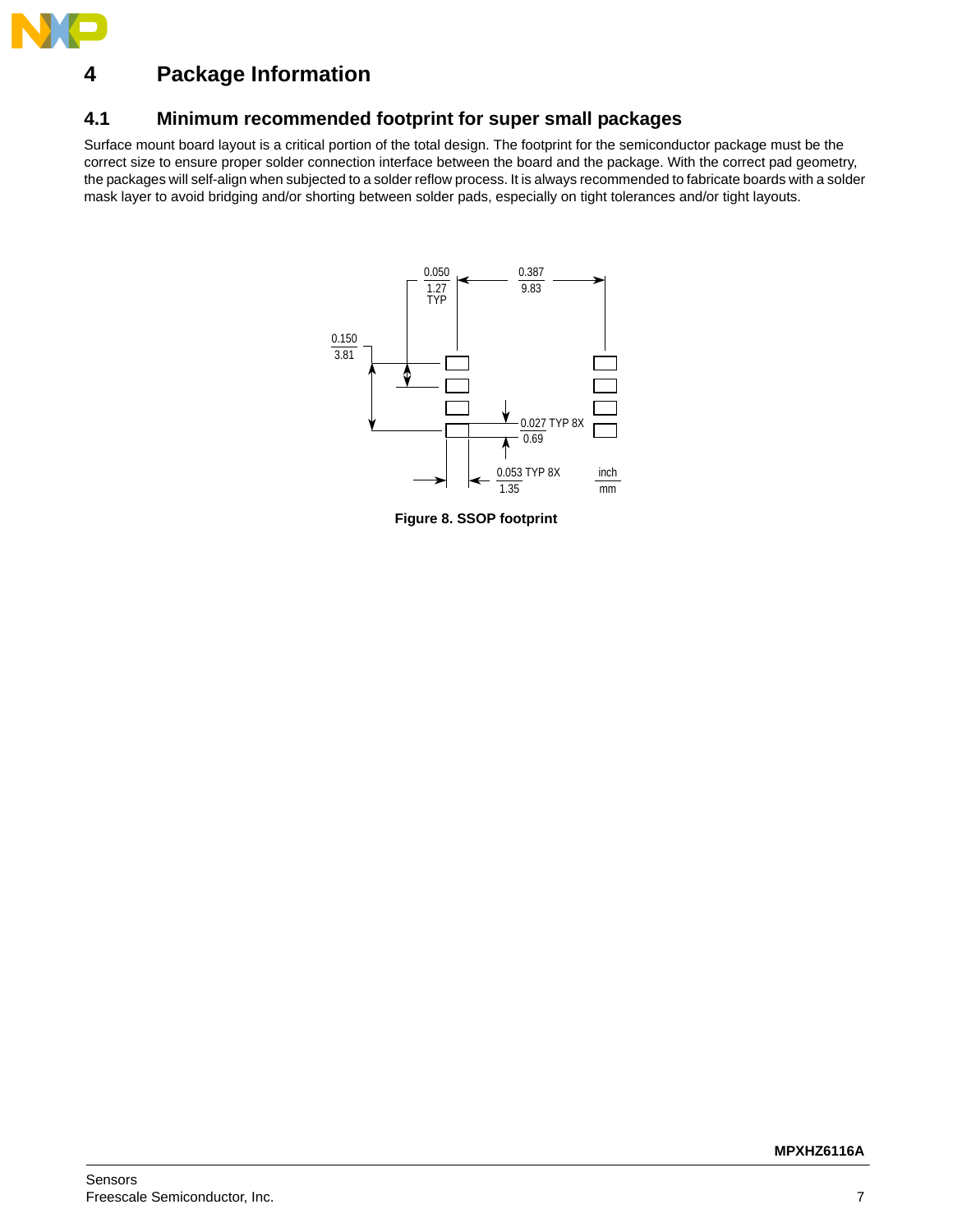

# <span id="page-7-0"></span>**4.2 Package dimensions**

[This drawing is located at h](http://cache.freescale.com/files/shared/doc/package_info/98ARH99066A.pdf)ttp://cache.freescale.com/files/shared/doc/package\_info/98ARH99066A.pdf.



| FREESCALE SEMICONDUCTOR. INC.<br>$\circ$<br>ALL RIGHTS RESERVED. |                            | MECHANICAL OUTLINE<br>PRINT VERSION NOT TO SCALE |  |                                   |             |
|------------------------------------------------------------------|----------------------------|--------------------------------------------------|--|-----------------------------------|-------------|
| TITI F:                                                          | $X \perp F \triangle \Box$ |                                                  |  | DOCUMENT NO: 98ARH99066A   REV: H |             |
|                                                                  |                            |                                                  |  | CASE NUMBER: 1317-04              | 13 APR 2012 |
|                                                                  |                            |                                                  |  | STANDARD: NON-JEDEC               |             |

### **Case 98ARH99066A, 8-lead super small outline package**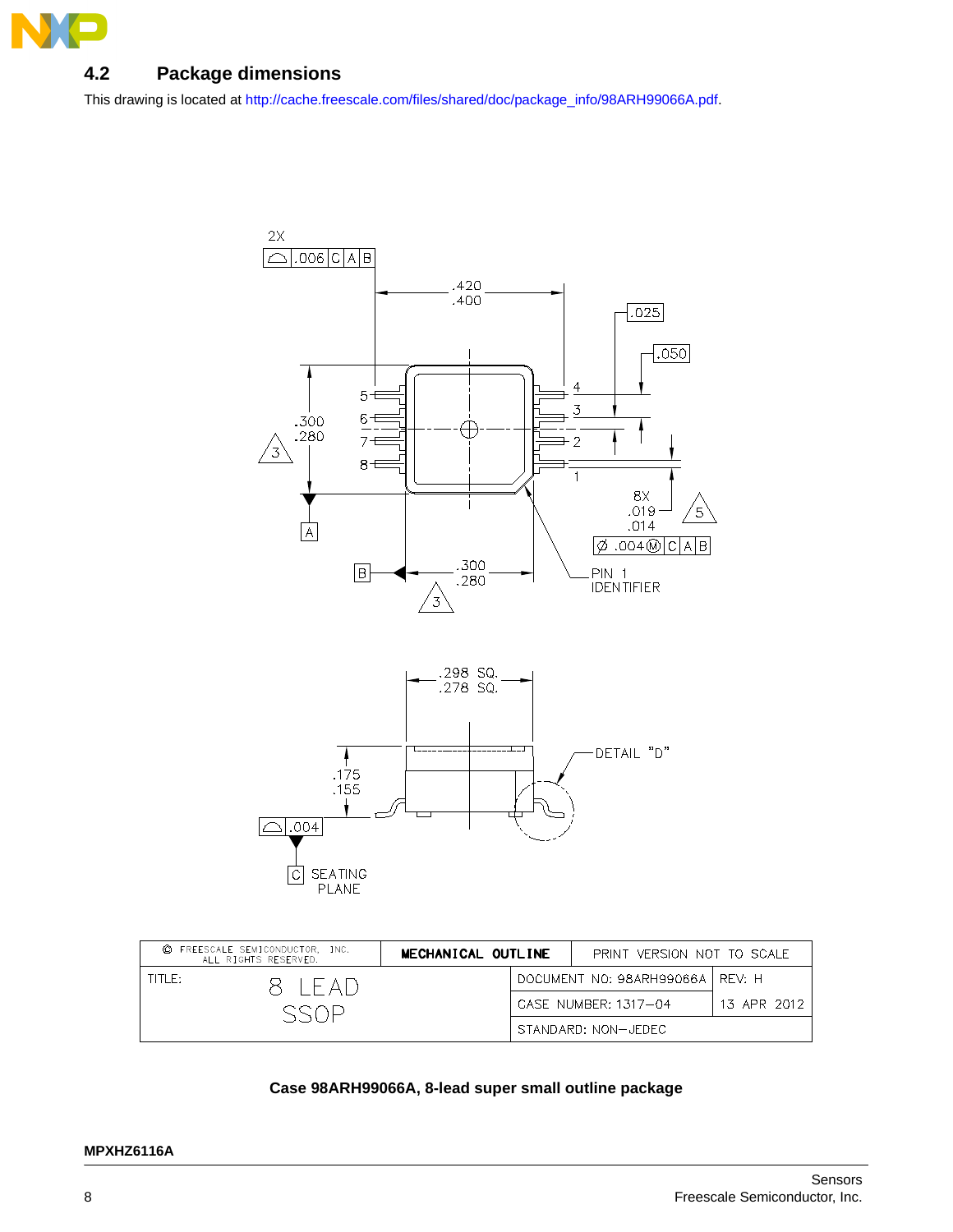



| © FREESCALE SEMICONDUCTOR, INC.<br>ALL RIGHTS RESERVED. |                  | MECHANICAL OUTLINE |  |                                   | PRINT VERSION NOT TO SCALE |  |
|---------------------------------------------------------|------------------|--------------------|--|-----------------------------------|----------------------------|--|
| TITLET                                                  | $R$ $\vdash$ AI) |                    |  | DOCUMENT NO: 98ARH99066A   REV: H |                            |  |
|                                                         |                  |                    |  | CASE NUMBER: 1317-04              | 13 APR 2012                |  |
|                                                         |                  |                    |  | STANDARD: NON-JEDEC               |                            |  |

## **Case 98ARH99066A, 8-lead super small outline package**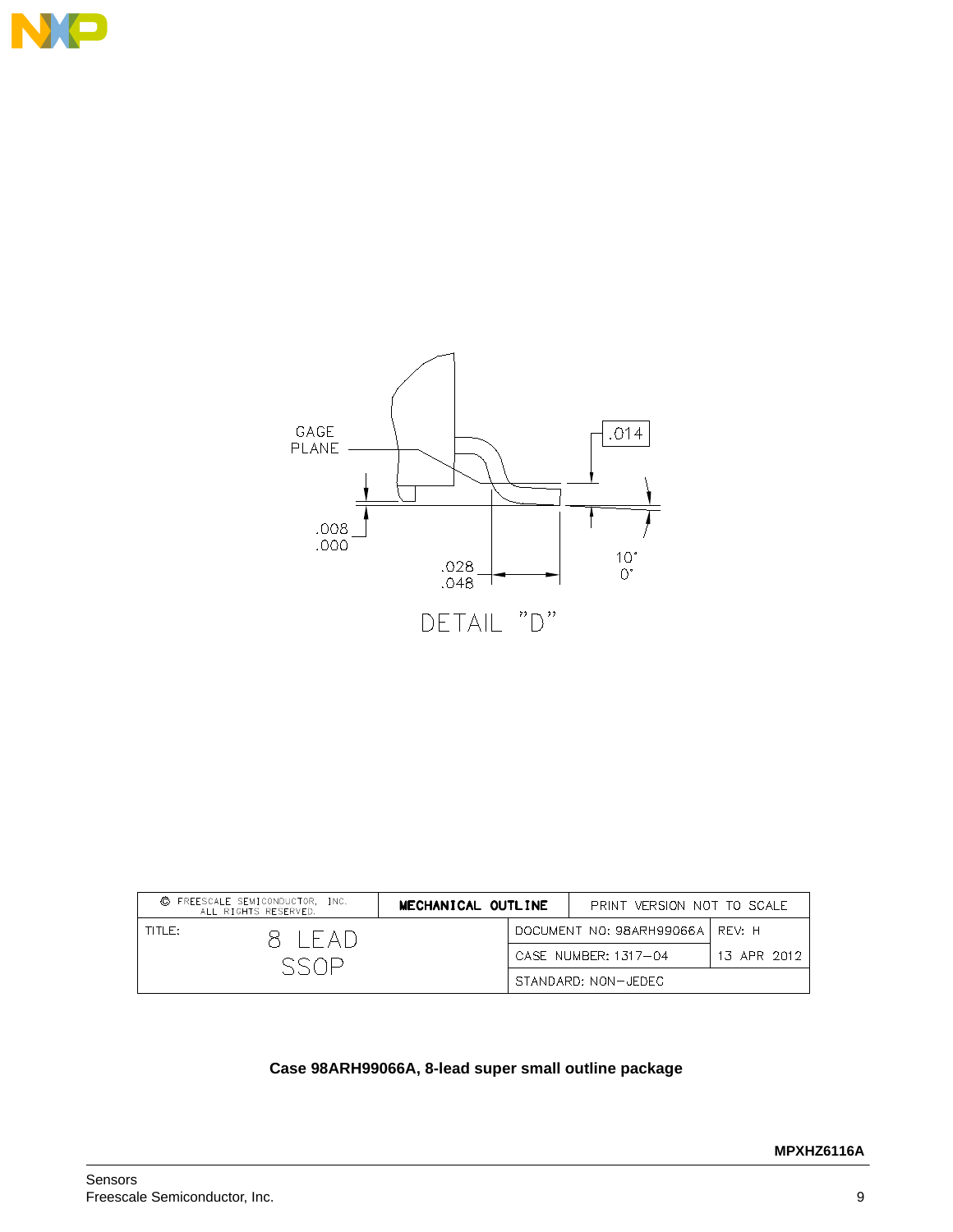

NOTES:

- 1. ALL DIMENSIONS IN INCHES.
- 2. DIMENSIONING AND TOLERANCING PER ASME Y14.5M-1994.
- $\sqrt{3}$ DIMENSIONS DO NOT INCLUDE MOLD FLASH OR PROTRUSIONS.<br>'MOLD FLASH OR PROTRUSION SHALL NOT EXCEED .006 INCHES PER SIDE.
- 4. ALL VERTICAL SURFACES TO BE 5' MAXIMUM.

 $\sqrt{6}$  dimension does not include dambar protrusion.<br>ALLOWABLE DAMBAR PROTRUSION SHALL BE .008 INCHES MAXIMUM.

| C FREESCALE SEMICONDUCTOR. INC.<br>ALL RIGHTS RESERVED. | MECHANICAL OUTLINE<br>PRINT VERSION NOT TO SCALE |  |                                   |             |
|---------------------------------------------------------|--------------------------------------------------|--|-----------------------------------|-------------|
| TITLE:<br>X IFAD                                        |                                                  |  | DOCUMENT NO: 98ARH99066A   REV: H |             |
|                                                         |                                                  |  | CASE NUMBER: 1317-04              | 13 APR 2012 |
|                                                         |                                                  |  | STANDARD: NON-JEDEC               |             |

### **Case 98ARH99066A, 8-lead super small outline package**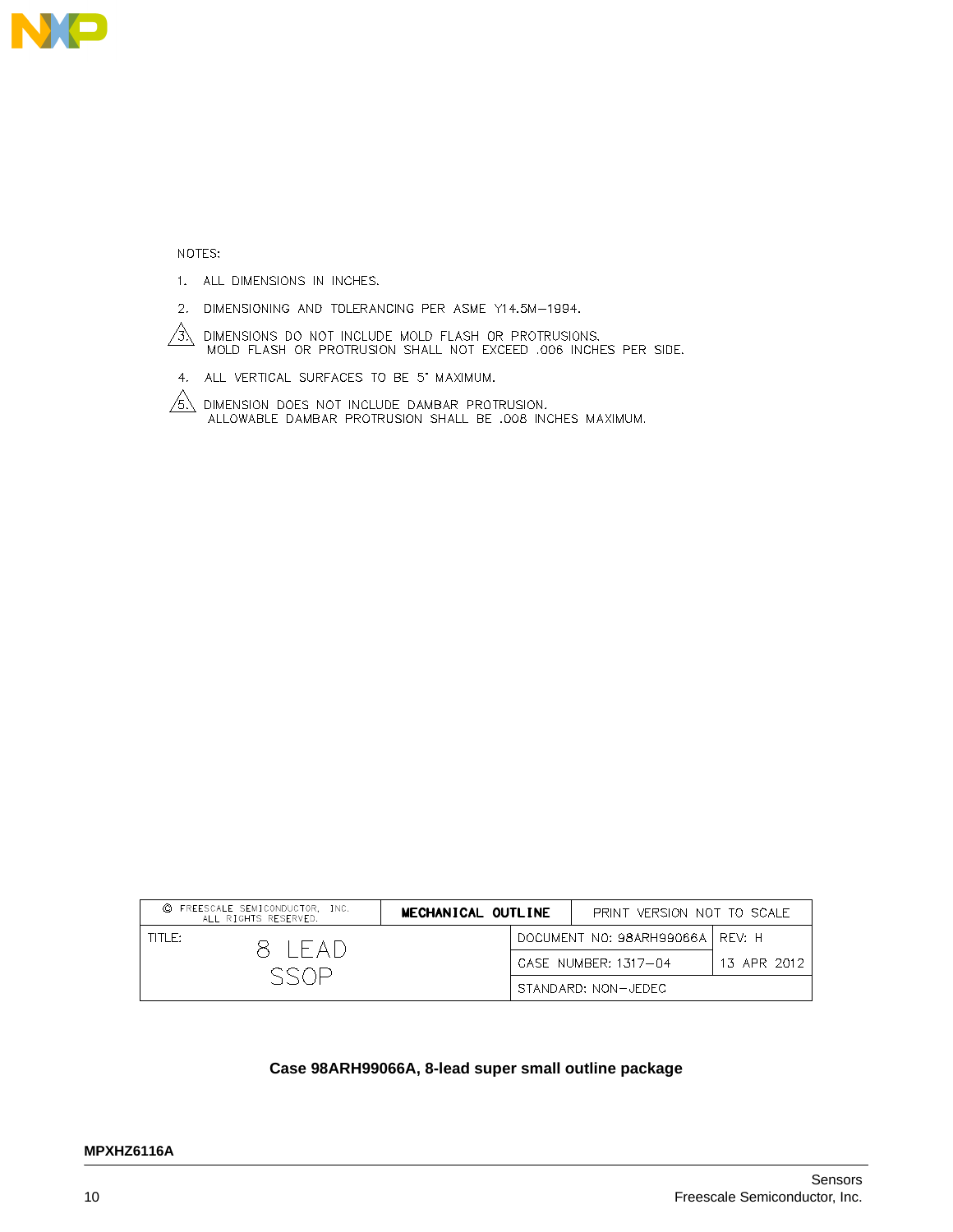

# <span id="page-10-0"></span>**5 Revision History**

## **Table 4. Revision history**

| <b>Revision</b><br>number | <b>Revision</b><br>date | <b>Description</b>                                                                                                                                                        |
|---------------------------|-------------------------|---------------------------------------------------------------------------------------------------------------------------------------------------------------------------|
| 2.1                       | 05/2015                 | Updated format.<br>• Corrected accuracy bullet on page 1, was 1.43% to 1.52%. Corrected device marking column on page 1.<br>Updated package drawing with current version. |